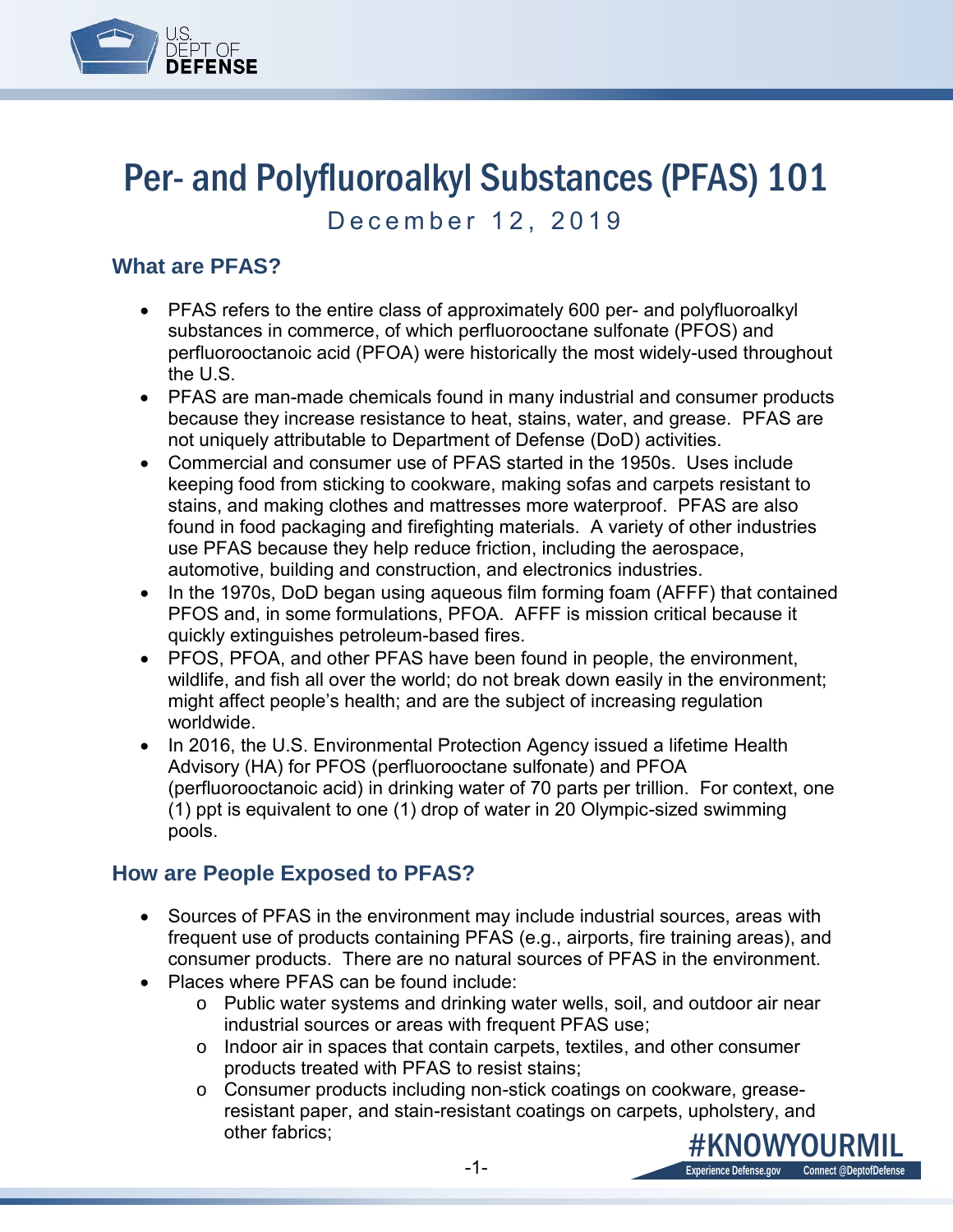- o Surface water (e.g., lakes, ponds) and runoff from areas where AFFF has been used, such as military or civilian airfields;
- o Locally caught fish from water containing PFAS;
- o Food items sold in the marketplace; and
- Although PFOS and PFOA use in the United States has declined dramatically since 2006, as a result of EPA's PFOA Stewardship Program, they are still produced internationally and can be imported into the United States in consumer goods. However, other PFAS are manufactured in the United States as replacements to PFOS and PFOA.
- Due to PFAS' ability to build up in the body, even small amounts consumed regularly can result in measurable levels in exposed people.
- Scientists are still studying the health effects of exposure to PFAS. Although more research is needed, some studies in people have shown that certain PFAS may affect health. Service members, family members, civilians, and veterans should see their healthcare provider if they have any concerns with PFAS exposure and possible health effects.
- Low levels of PFAS can be detected in most environmental media, including water, food and inside people's homes.

## **How has DoD Historically Used or Released PFAS to the Environment?**

- DoD used AFFF containing PFOS and PFOA in firefighting and crash response vehicle testing, fire training exercises, crash crew training exercises, hangar system operations and testing, responses to fuel fires or spills, and emergency response actions. DoD also uses materials that can contain PFAS in the vapor suppression systems at plating shops.
- Releases to the environment can result from use, spills and leaks of these materials during handling or in storage, wastewater treatment, and disposal locations such as landfills.

# **How Does DoD Respond to PFAS Releases?**

- Although EPA's HA is guidance and is not an enforceable drinking water standard, DoD proactively addressed drinking water impacted by DoD releases.
- DoD's priority is to quickly address PFOS and PFOA in drinking water from DoD activities under the federal cleanup law (i.e., the Comprehensive Environmental Response, Compensation, and Liability Act of 1980 (CERCLA)). DoD follows the CERCLA process to fully investigate releases, prioritize responses, and determine appropriate cleanup actions based on risk.
- No one is currently drinking water above the HA level, on or off base, where DoD is the known source.
- DoD is investigating and addressing all of its sites with a known or suspected release of PFAS. Under CERCLA, DoD investigates if a release occurred, takes short-term cleanup actions (called "removal actions") where there is an immediate need for action, and takes long-term cleanup actions (called "remedial